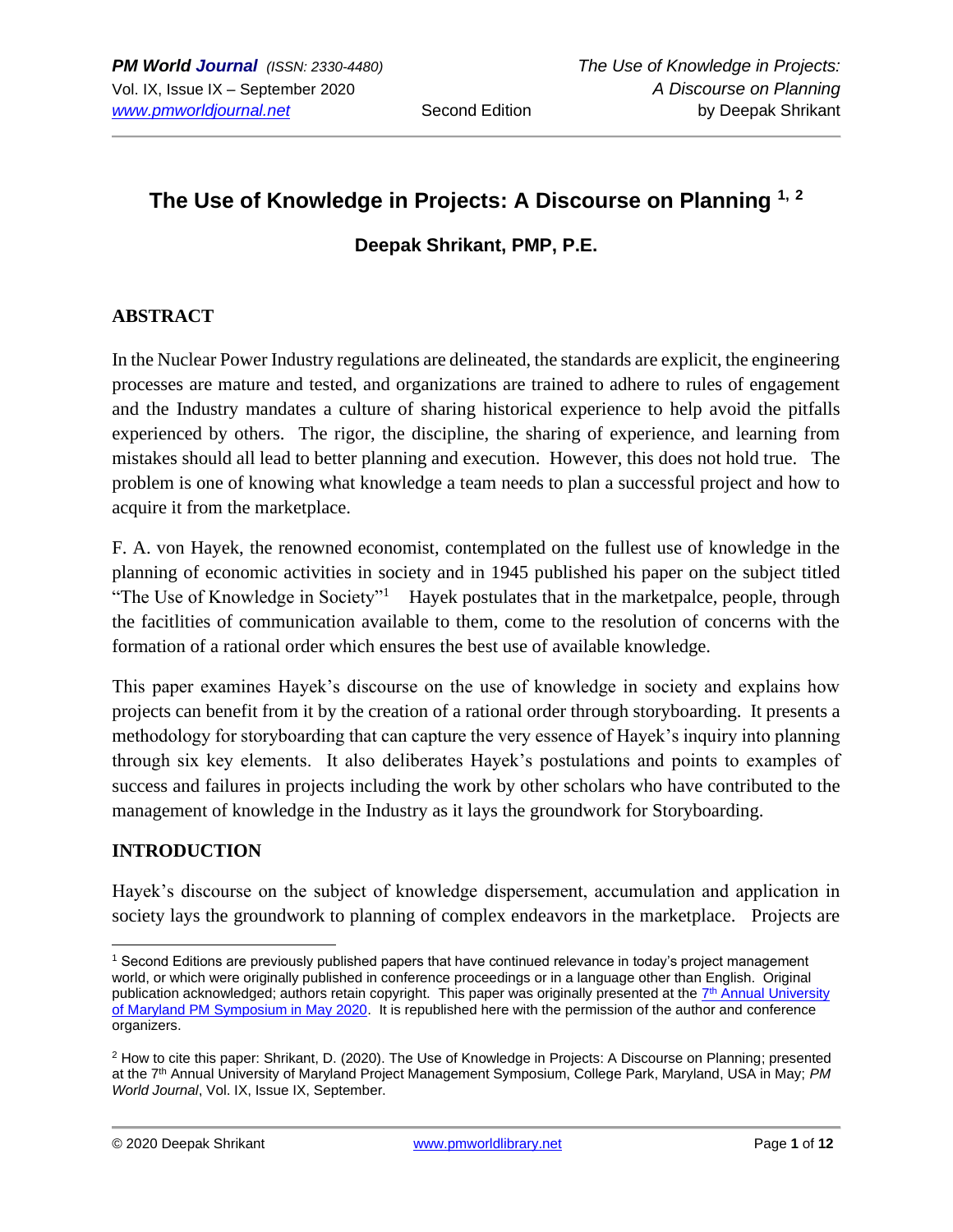essentially the coming together of people with different prespectives whose inputs guide the planning process. Hayek's postulations as they apply to planned and focussed activities undertaken by organizations is key to understanding how people build narratives that lead to action. The process of building and knitting narratives together requires an understanding of all of the elements that Hayek alludes to, along with the nurturing of a thought process that seeks out knowledge. The six essential elements of Hayek's observations and postulations that need to be understood and embraced to create the narratives that build the story of the project are:

- 1. The rational order
- 2. Use of facilities of communications
- 3. Dispersed Nature of Knowledge
- 4. Habits of Thought
- 5. Man on the Spot
- 6. The price system

A grounding in Hayek's discourse is an essential beginning to storyboarding. The arguments presented herein substantiate Hayek's postulations as it chalks out an approach and methodolgy to storyboarding of projects.

## **THE PROBLEM**

## **Creating a Rational Order**

A rational order comprises of people, process, knowledge and technologies available in the marketplace and relevant to the planning effort. Planning requires the selection of people who understand the flow of information and communication of knowledge in complex networks of people in the Industry and marketplace. This requires the construction of an organization that understands the creation of the "Rational Order" to harness the knowledge to support the initiative.

The problem of constructing a rational order to undertake the planning and execution of a project is complicated by the fact that the knowledge of all the circumstances a plan must accommodate does not exist in a concentrated or integrated form. This knowledge exists as dispersed bits of incomplete and frequently contradictory information in individuals who may or may not be part of the organization of people planning and executing the activities. The ways in which knowledge is conveyed to the planners and the process through which it is used is one of the crucial problems.

Hayek's discourse on planning provides projects with multiple approaches. Should this planning be done centrally by one authority for the whole project or should it be decentralized and performed by many individuals. Yet another form is one where certain planning is delegated to organized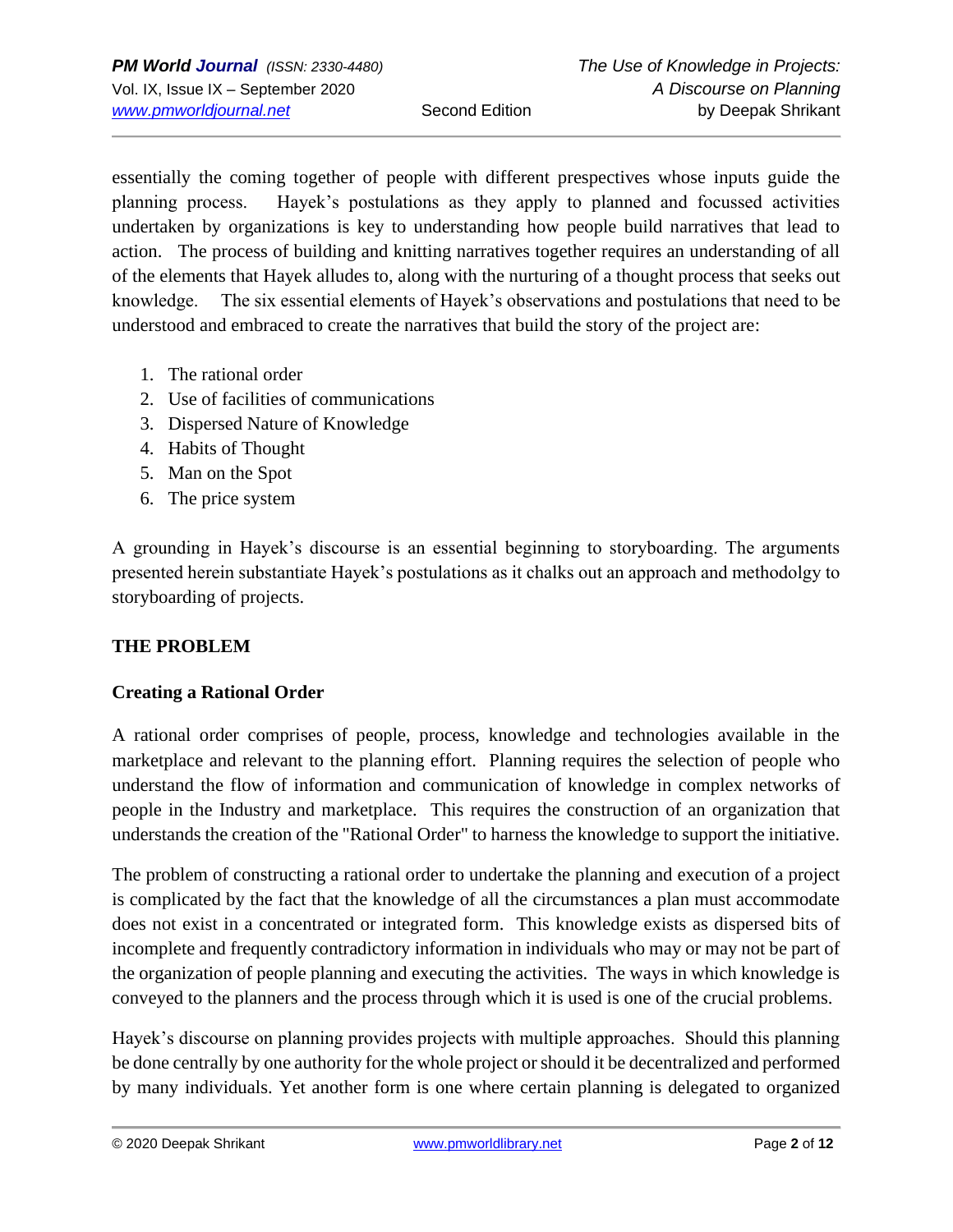groups where the narrative of these organized groups supports only part of the narrative and are removed from the objectives of the central plan. Which of these systems is more efficient and appropriate depends solely on which of them makes fuller use of knowledge. Project managers should be aware of the bias that exists within organizations that all that is needed is known and what is known is understood by the organization. Not knowing what one does not know is at the root of such problems where the rational order created does not capture the knowledge required.

### **The Use of Facilities of Communication**

Hayek postulated that people somehow through the facilities of communication available to them find ways to efficiently or inefficiently arrive at resolutions to their concerns. Projects bring about the organization of knowledge, skill, process, tools, technology, and materials in specific horizons of time. They exist in an environment within a social structure with pre-established behavioral norms and for a purpose to yield economic returns in pre-determined time frames. Hayek's enquiry into how planning is conducted through the emergence of a rational order opens the door to creating one. Planners can build the story through a set of questions relevant to the planning of projects. The clear focus would be the two key elements of the rational order; people and communication structures. An enquiry initiated by a set of questions focused on the objectives of the project would help in the creation of a rational order.

- 1. How do we know what is required and who is to define it?
- 2. How do we acquire all the relevant knowledge required?
- 3. How is this knowledge communicated and used in planning?
- 4. How is this planning to be done?
- 5. How does one measure the effectiveness of such planning?
- 6. How is the final outcome determined?
- 7. How are we to organize to formulate a plan that captures possible and relevant responses to these questions?

Developing responses to these questions requires an understanding of how knowledge feeds planning. Projects very often fall prey to the assumption that people's knowledge corresponds with the objective facts of the situation. The shortcomings in people's knowledge is not evident unless probed. This creates a need for a process by which knowledge is consistently communicated and acquired. The arbitrarily scattered and imprecise nature of knowledge in the marketplace, the everchanging social fabric and the facilities of communication within social networks contribute to this burden of planning projects. The communication of knowledge to the planners of the project can only occur if the existence of people with special knowledge is known to the planners. The central planners are occupied with creating a plan focused on the strategic objectives whereas those with special knowledge are occupied with specific problems and possible solutions. This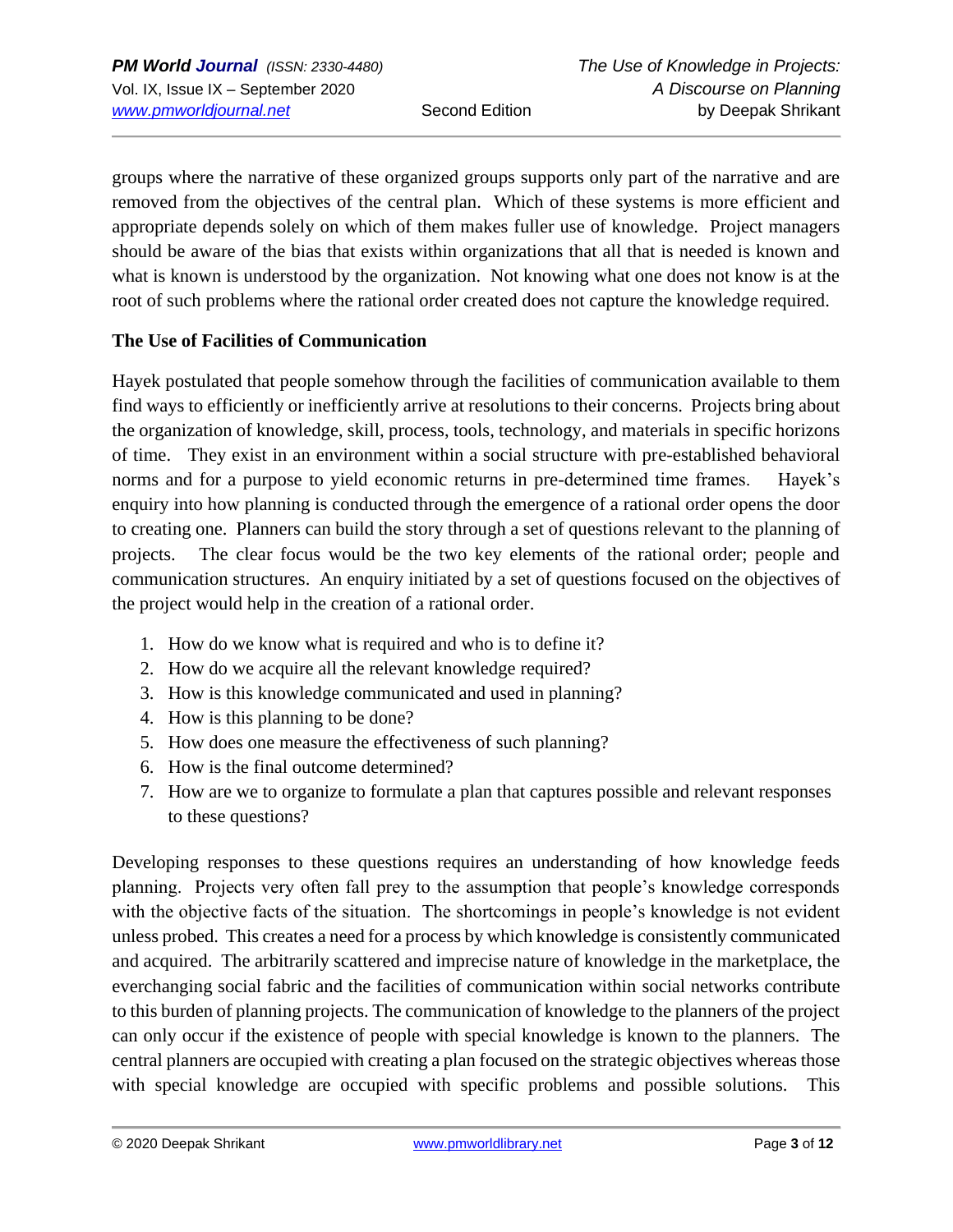difference in focus can make communication of such information difficult, thereby limiting its inclusion in the planning process. Knowledge of social interactions in the marketplace and in Industry are vital to the acquisition of practical knowledge.

### **Dispersed Nature of Knowledge**

We speak about knowledge as if it is structured and available to everyone. The contrary is true and assimilating knowledge relevant to the project being planned requires an understanding of what constitutes knowledge and how it resides within people who make up the marketplace. Scientific knowledge, supported by scientific and engineering principles, occupies such a prominent place in people's minds that the relevance of other kinds of knowledge are quite often ignored. There is a body of very important but unorganized knowledge which cannot be called scientific and which has a bearing on all planning and execution. The knowledge of particular circumstances, of time and place, of observations of the marketplace and of failure and success that reside within people are vital to both planning and execution. Knowledge of market economics, global demand and supply, competition, trade policies, environmental issues, cultural changes, political changes, immigration policies, skilled labor availability, transportation and logistics, contractual issues etc. may play a very important role and yet there may be other areas such as knowledge of circumstances and situations which may never surface until forced by events. Knowledge of communications and other relevant areas is not just ignored but is considered inferior to the knowledge of scientific facts and figures. This prejudice has to a great extent affected the attitude towards commercial aspects of planning in general.

A good example of non-scientific knowledge is Housekeeping. Japanese companies adopted Hiroyuki Hirano's 5S Housekeeping process<sup>2</sup> (Sort, Set in Order, Shine, Standardize, and Sustain) to introduce a structured thought process within the company in developing and integrating housekeeping processes and technologies into economic activities to yield improvements in quality and costs. The process employed a very different kind of knowledge which until its introduction was not understood but was assumed to be common knowledge. Yet another example is how Knowledge of the commodity markets allowed one utility to hedge on the price of copper and steel used in the manufacture of large transformers. The treatment of a technical procurement as an economic activity resulted in the application of commercial and market knowledge to procurement planning, which yielded savings by timing the purchase of the metals to price drops.

### *About Tacit and Explicit Knowledge*

Practical knowledge may be explicit and made available to the planners but some of it resides in people and described in knowledge management terms as "Tacit Knowledge". Knowledge acquired from individuals is never in the form that is readily usable for planning projects. This is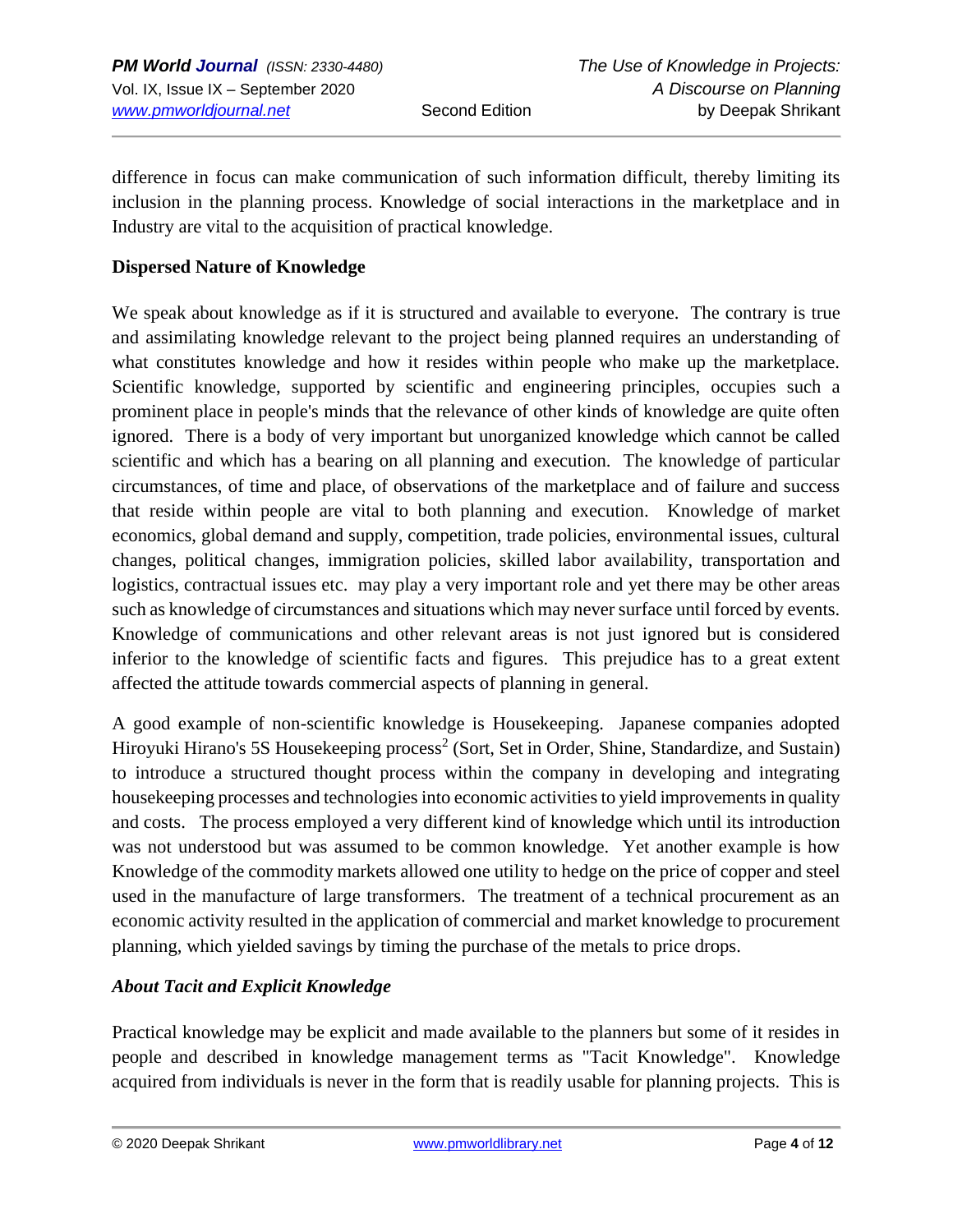best described by Ikujiro Nonaka in "The Knowledge Creating Company"<sup>3</sup> where he defines the creation of new knowledge through interactions between those that possess the knowledge and those that transact for it and use it. Project managers should be aware of the four basic interactions that lead to the creation of knowledge required for planning - From Tacit to Tacit, From Explicit to Explicit, from Explicit to Tacit and from Tacit to Explicit. Each one of these interactions are essentially transactions where there are offers, acceptance, rejection, modification, acknowledgement, and agreement in structured environments designed to seed, invoke and stimulate thought and analysis to create new knowledge.

### **The Habits of Thought**

Hayek postulated that use of available knowledge in society stems from habits of thought cultivated over years and is deeply rooted in the culture and traditions of organizations. This holds true for organizations that plan and execute projects. Habits of thought are part of our past, our education, our culture and our experiences. Most managers rely heavily on experience and on their own organization for knowledge relevant to their projects. The tendency driven by habits of thought has led managers to accept only those plans that are understood by their organization and ignore the existence of other forms of knowledge in the marketplace. Rather than seeking responses to the questions relevant to the project in its specific horizon of time and space, managers find it convenient to pick solutions based on previous successful implementations. This would be analogous to a football team pursuing a game plan from a previous victory and expecting a similar result. The habits of thought that have been cultivated in Industry to deal with the natural evolution of knowledge in the marketplace require organizations to bridge the chasm between experience and new knowledge.

A fallacy that is embedded in these habits of thought is that practical knowledge of the marketplace and of circumstances and situations is readily available and at the command of everyone. There is also an assumption that success by others can be replicated. Replicating the past has its flaws. Some obvious ones are - the experience of organizations with similar skills but different people have different levels of competency and capability, lessons from previous execution were at a different time and place, the pricing structure in the marketplace is different, obsolescence of methods and technologies alter the conditions of satisfaction, new methods and approaches embraced by the Industry alter outcomes, new regulations challenge the criteria for acceptance, and loss of critical knowledge and skill due to attrition creates voids which are difficult to overcome.

Most assessments focus on lessons from mistakes made and do not evaluate the causes for success. The reasons for success are embedded in planning and in organization of people - some who have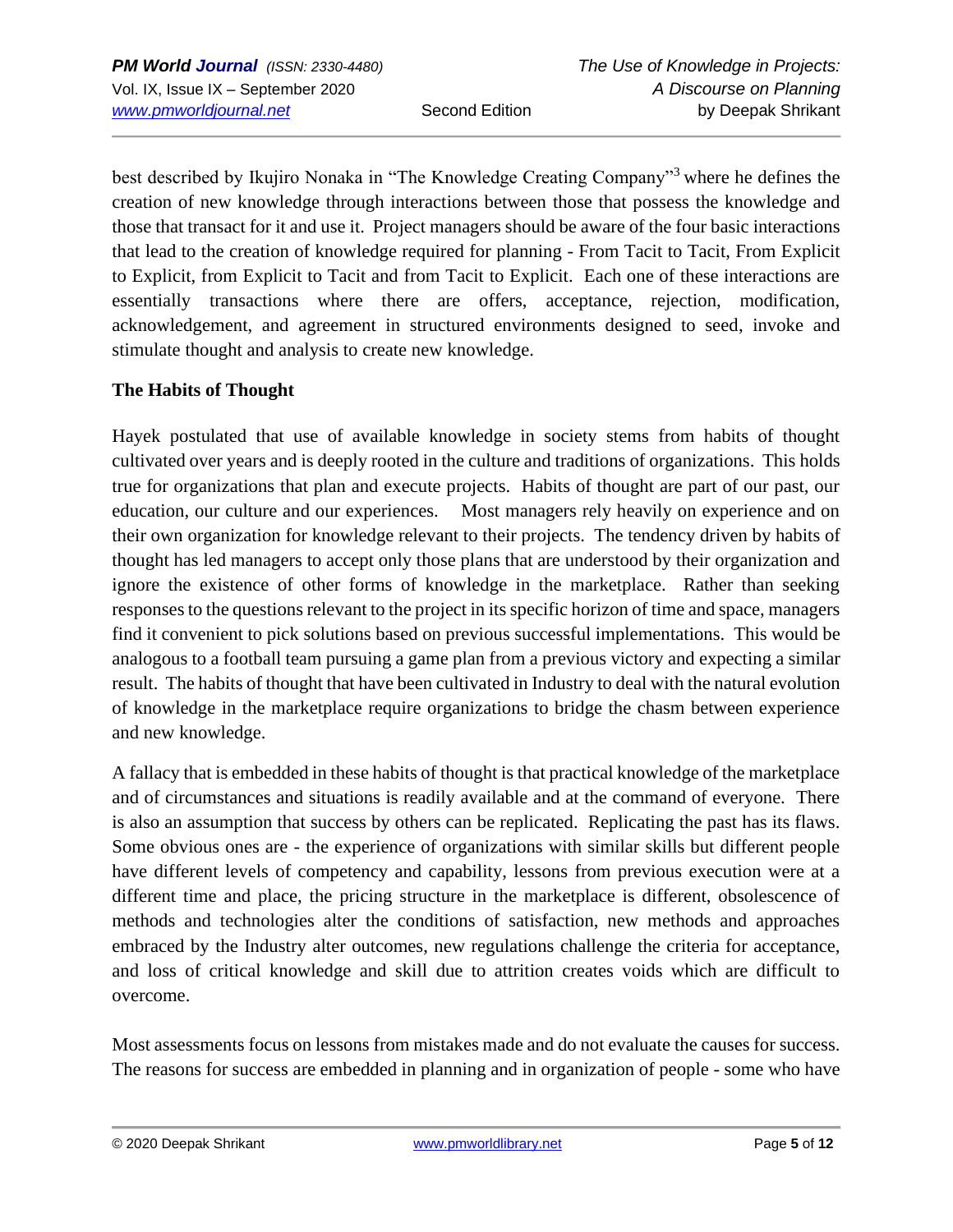very little to do with the project. In example, the expediter of a shipment who helps meet the schedule uses new knowledge in the marketplace to move goods and services and is oblivious to what the project is trying to accomplish – the man on the spot. The difficulty lies in the fact that project execution seldom documents the reasons for success or the method by which knowledge was communicated to all the members of the project team.

## **Man on the Spot**

The small changes that occur during the execution of a project and the adjustments made to overcome cost increases during the execution of activities and tasks have a significant bearing on the outcome. The actions to counter the changes require the kind of knowledge that is neither scientific nor are they explicitly laid out in the plan or any other document. This knowledge in people may never surface unless a situation occurs where the circumstances, when defined, triggers its extraction. Logic dictates that ultimate decisions be left to those who are familiar with the circumstances and who know what resources they need to bring to bear at that point in time. The dynamic nature of such problems and the knowledge required to solve them resides several layers removed from the central authority which controls the scope and changes. Hayek defined this as the "Man on the Spot". The man on the spot is familiar with the situation and the circumstance and has intimate knowledge of the facts of the immediate surrounding but does not possess the ability to assess the entire situation. Communicating this knowledge of circumstances to the central authority to arrive at a solution is precisely where organizations designed to control projects through processes fail to grasp the nature of this predicament.

An example that illustrates this problem is when a new transformer at a power plant tripped during startup. The outside consultant - "Man on the Spot" concluded that the condition that had caused the trip was now no longer present. The plant continued with the process and the transformer successfully went online. The consultant reached his conclusion from previous experience and knowledge. The loss of revenue from not being able to go online and transmit the generated power would have been very difficult to accept and explain.

### **The Price System**

One area of knowledge that is both dynamic and unpredictable is the price system in the marketplace. According to F. A. Hayek - No other knowledge influences the formation of a rational order in the marketplace other than the price system. The price system communicates information that forms the basis for action by individuals in the marketplace, each with dispersed, subjective, and often contradictory knowledge. The knowledge communicated by the price system drives the coordination of actions in the marketplace.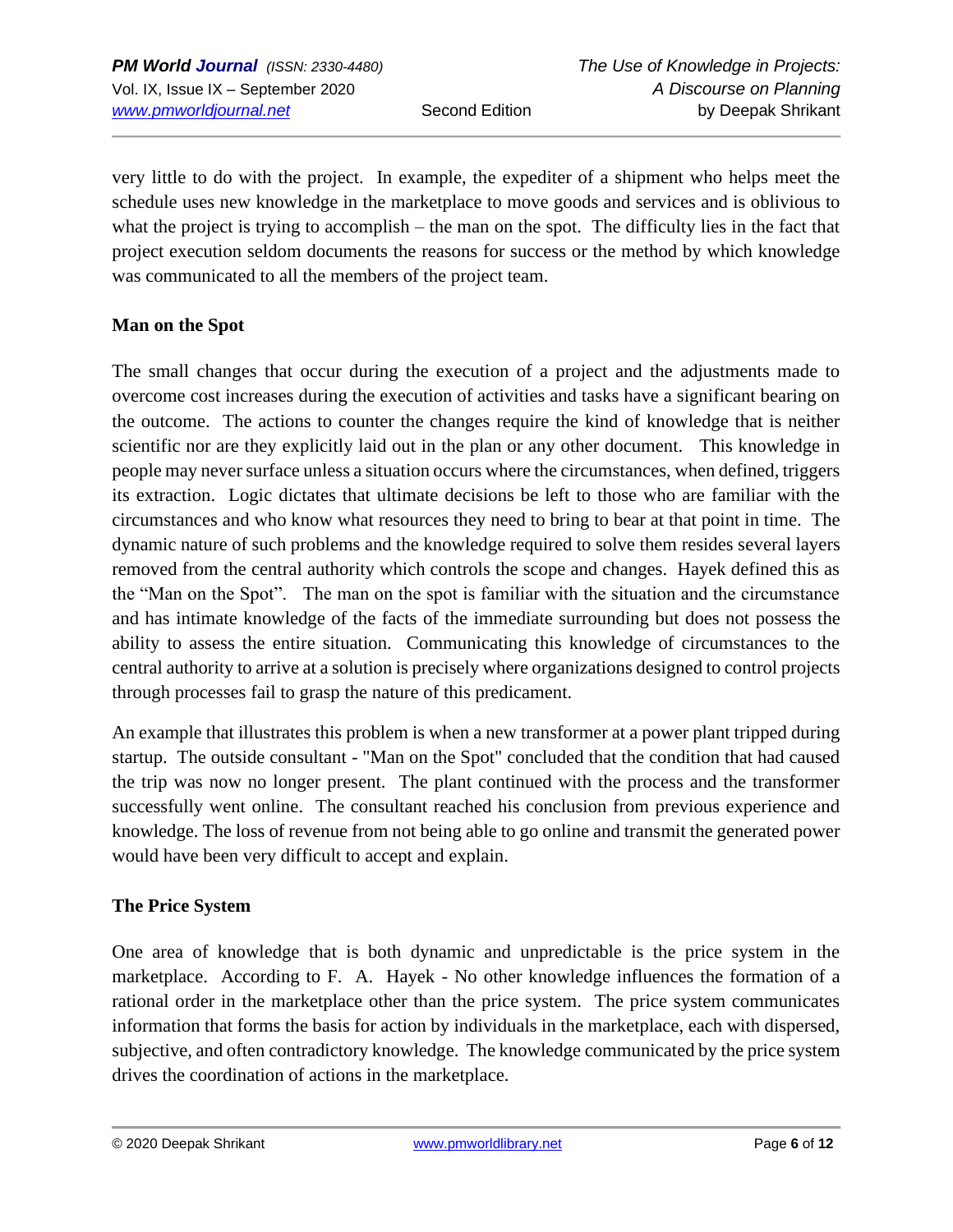Quoted prices that are heavily relied upon by projects undergo constant changes in the marketplace. The price system is not a product of human design but human behavior in that it is a response to circumstances and conditions and is speculative in nature. It is a product of social interactions in the marketplace where very little thought is given to the circumstances encountered and responses are driven by learned human behavior that reflects the practices which evolved over years of human existence and which have proven to be successful in the past. The pricing system establishes the true value of what is gained and what is lost or in short, the variance from the planned costs.

The Price System helps us dispense with the need for conscious control and move to providing the necessary inducements to individuals to do the desirable things without anyone pointing them to what to do. Inducements trigger the use of special knowledge of circumstance and produce the required outcomes without any involvement from those creating the inducements. The design of contracting strategies to recognize and respond to the price system and to the change in states in the marketplace are critical to projects. The creative design of inducements to stimulate innovation depends on the planners and reflects the effectiveness of the rational order constructed. This is one area that is beyond the control of every project manager who need to be aware of the fact that plans that rely on past performance may not fully understand the circumstances underlying the favorable pricing at that time.

## **THE SOLUTION**

## **Creating a Rational Order for Projects**

The success of the projects depends on how they are organized and structured to extract from the marketplace the requisite knowledge through all the situations and circumstances from inception to completion. The rational order is not clearly obvious until one embarks on defining it. It is this recognition and creation of the rational order that has been the root of success experienced by those planning complex long-term economic endeavors. These may appear to be abstract concepts but as a project begins to embark on specifics, the nature and form of the order appears in the organization of people who in many ways are not even aware of the goals of the endeavor. It is this organization that helps build a powerful storyboard. The process of building this story entails the following:

- *1. Building the project team*
- *2. Designing Conversations*
- *3. Capturing the Elements of Storyboarding*
- *4. Managing Risk*
- *5. Creating the Story*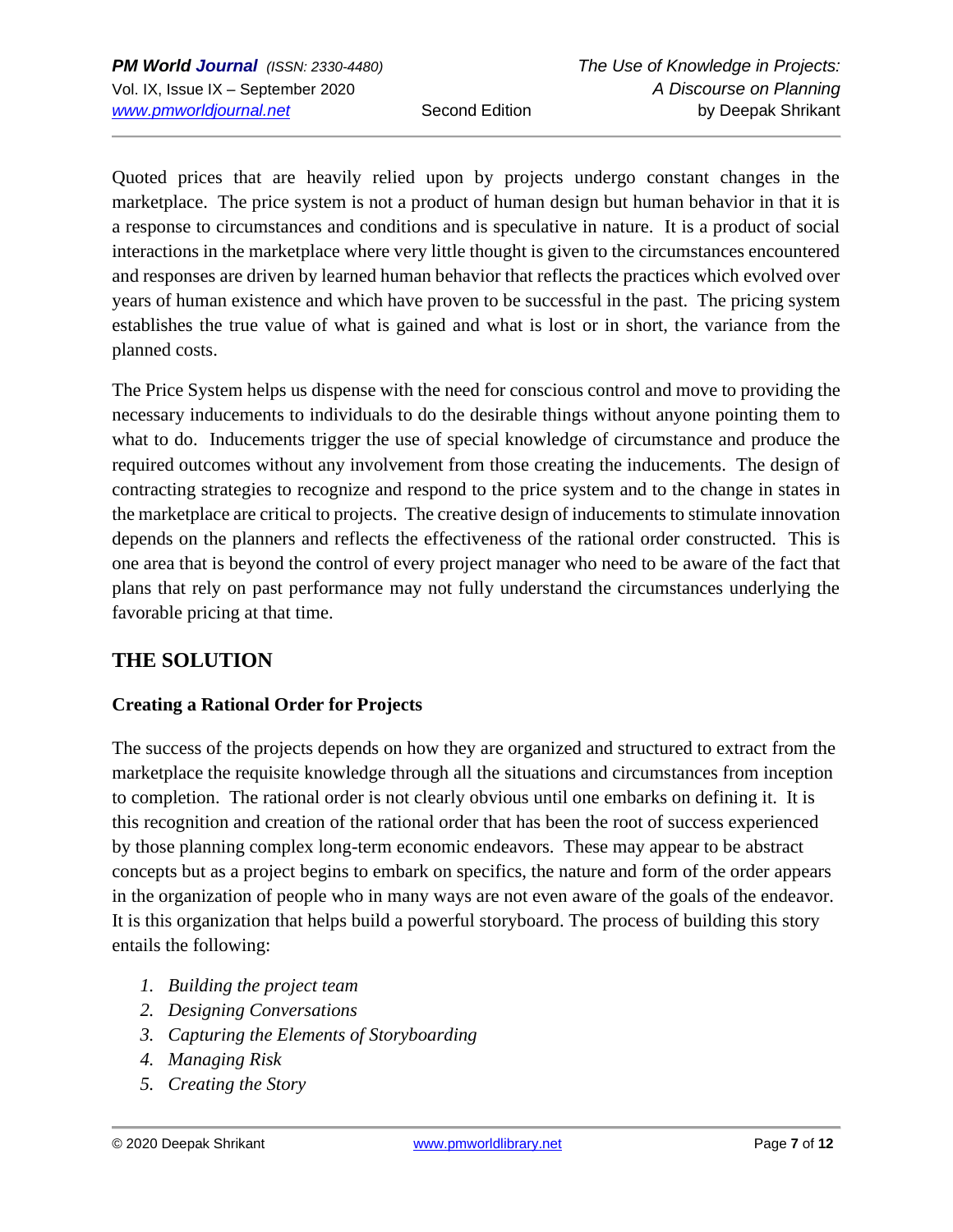## **Building the Project Team**

An essential part of the story is about building the project team. The objective of a Project is to build an organization with the structure essential to planning that ensures the full use of knowledge available in the marketplace. This may be as simple as an organization of people in a single community to a network of knowledge sources interwoven into a complex mesh which one needs to sort through to harness that which is relevant to planning. The natural tendency is to seek experience and not to enquire about knowledge. The term experience has been used to respond to queries about knowledge and to pacify the anxieties of management. The right kind of experience is relevant, and the knowledge brought to bear from such experience is vital. However, it is important to understand what experience means.

Knowledge from experience may be biased in that it only reflects the ability of the organization and not what was then available in the marketplace. It does not indicate if the experience made full use of the knowledge available in the marketplace or the Industry. In the case of projects, the selection of a few members of a previously successful team to replicate performance of a dismantled team is at the heart of this problem. Projects that assume that their organizations possess the knowledge required to navigate through all the circumstances that they may encounter do so at a very serious risk. They blind themselves to the existence of gaps in knowledge within their organization which contributes to a failure of comprehension of situations and circumstances that the project needs to overcome which eventually leads to cost overruns. This has been proven time and again in many a project.

The primary role of management is to recognize that a project conceived in a marketplace has to draw from it through its own organization and structure. This is analogous to a plant placed in soil which is the source of all nutrients it needs to grow and yield fruit. Botanists who understand the science behind plant growth and yield, recognize the current conditions, future situations and circumstance and put in place mechanisms to overcome threats to the growth of the plant. This is akin to projects undertaken by entities. Allowing the creation of communication structures that extend beyond the organizational structure of the entity into the marketplace in which the project has to be planned and executed is essential to reaching the conditions of satisfaction sought by management.

## **Designing Conversations**

The acquisition of knowledge from social environments in a structured form explicit enough for use in planning is a subject partially addressed by Hirano through his introduction to Housekeeping as a topic of conversation. Hirano recognized the importance of conversations designed to create,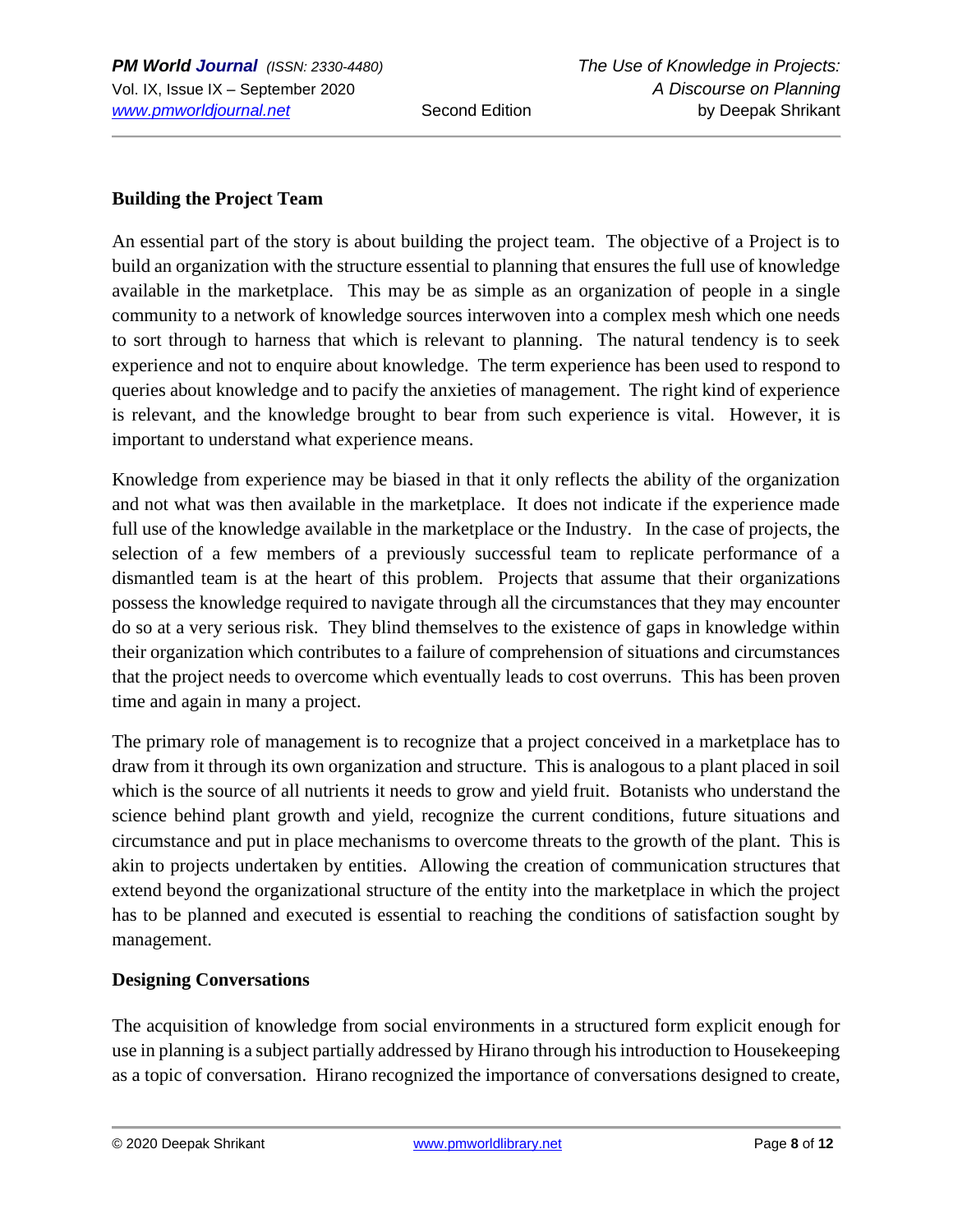innovate and act. A key element that is critical to all economic activity is the design of conversations around planning. As all actions are designed from narratives constructed from conversations it is important to delve into the ontology of conversational structures. Conversations in social environments create narratives which formulate the basis for action. The design of actions is yet again initiated in conversation driven by thought applied to the narrative. Thoughts are initiated by Information and the analytical ability of the members of social environments. Information has context, history, background, relevance to past and future action, linked to already existing practices, trends and behavioral norms. Processing information within all complex structures is accomplished by linking knowledge fragments to form explicit inputs to narratives. This linking is accomplished by the sharing of thought through conversations in a structured environment designed to align with missions and goals. The structured environments are platforms that can be used to establish a cadence for interactive exchange between knowledgeable individuals to design actions. The chronological knitting of narratives from interactions between people lays the foundation to storyboarding.

## **Capturing the Elements of Storyboarding**

Storyboarding is an important tool for planning and visualizing the possible outcomes. It is the creation of the foundation upon which the story is built. Stakeholders can visualize and weigh in on interim states and outcomes as well as identify risks posed by future conditions not considered. A time-lapsed depiction of a scaled model provides the project team with a view into the problems and efficiencies of execution. There is more than one way to create a storyboard and the most effective are the ones that use a combination of narrative, images and virtual reality software. Effective storyboards written in a clear, concise and readable style make for easy comprehension and lead to better engagement of the readers.

All storyboards are defined in a chronology and have a beginning and ending. They are initiated at a specific time and grounded in the current state of the marketplace. Current states are a product of the past and reflect the successful or unsuccessful execution of plans which made full or partial use of available knowledge. Predictions of the future based on current states require an understanding of the marketplace and a recognition of the plans already in motion to alter the current states. Projects have to contend with the prediction of states in the form of risk. Knowledge to understand, transfer, and mitigate the risks is crucial to the success of the project and should be captured in the storyboard.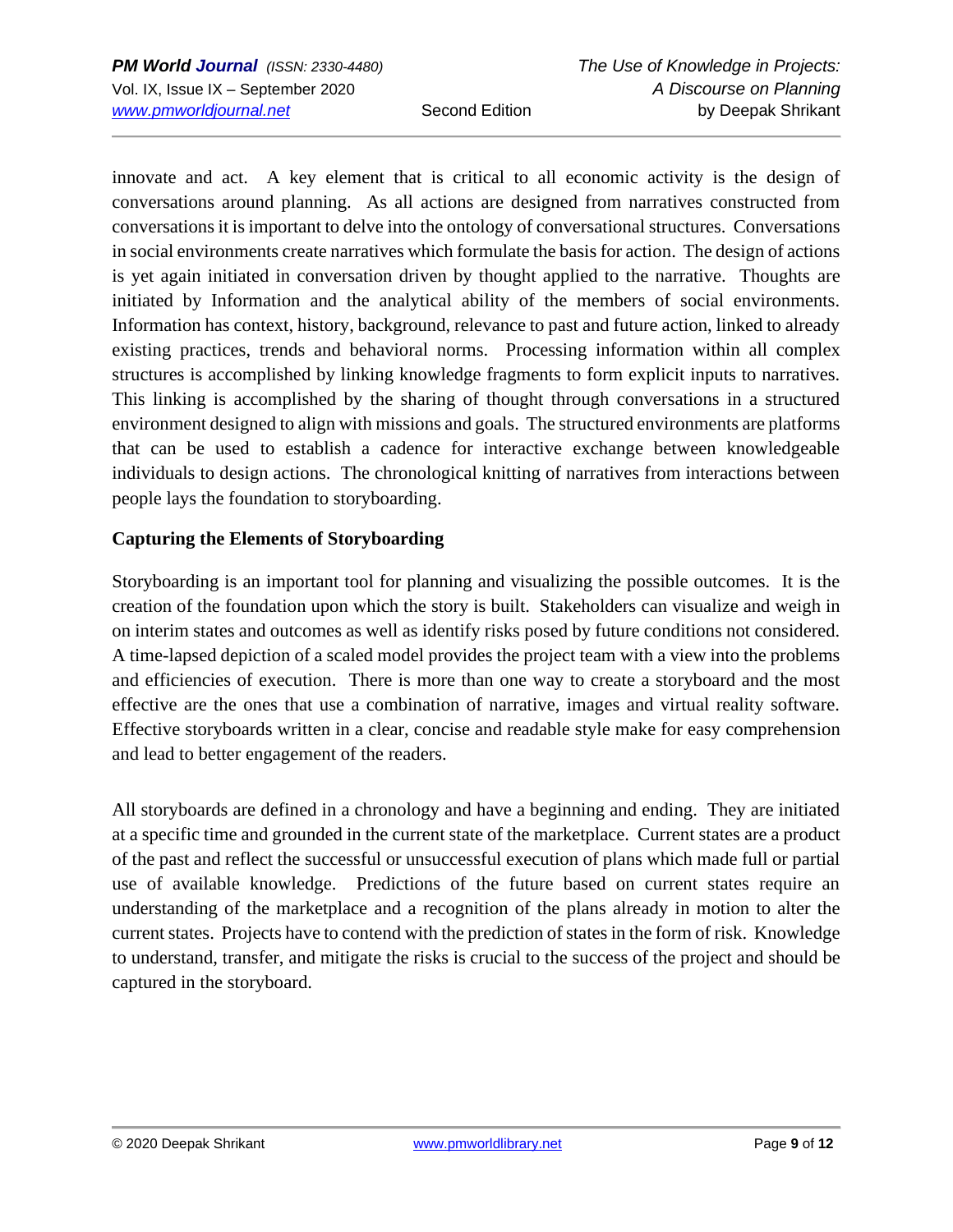## **Managing Risk**

The story of managing risk is an essential part of a story board. Projects are created as objectives and the identification of risks that can drive variability in performance is left to the project managers. The problem with risk management is that it is dominated by lessons learned from the past. The reliance on the past blinds' projects to the current conditions in the marketplace and the situations and circumstances that may have to be dealt with in the future. Knowledge required to address the situations and circumstances of the current and future market states reside within people who may not be within the project's organization. The awareness of this reality is crucial to planning the mitigation of the risks identified.

The nature of human beings to innovate produces new circumstances and adds to new problems and demands new solutions. There are no good answers to any of the circumstances and situations caused by innovation. Organizations that partake in discourses and deliberations about the new conditions are better equipped to address the needs arising from the new events. The key is to acquire the knowledge to build organizations with vigilance and intelligence to address the strategic risks faced by the entity in the marketplace by developing the stories about risk.

### **Creating the Story**

A project is the story about how an organization tasked with accomplishing the strategic objective puts together an actionable plan. The story is about how individuals and organizations interact and transact with each other to develop the narrative which is the plan. The manner in which a project creates the interactions and the design of conversations are essential parts of the story. Management is tasked with pulling together all the knowledge required to plan the endeavor and to develop the story that can be narrated to the project team and the stake holders. This is one of the most difficult aspects of planning.

The three essential ingredients to building a story are Information, knowledge and communication structures in the marketplace. A fundamental understanding of these elements leads to an inquiry that fuels the narrative. The knitting of the narratives requires knowledge of situations and circumstances that may be encountered. Storyboarding is the process through which a wellthought-out plan emerges from an effort that focuses on pre-planning. The organization and structure of the endeavor begins to emerge from this effort and the plan begins to take shape. The integration of the project's objectives with the market forces become evident and the issues, constraints, future situations and circumstances are identified and acknowledged. The creation of powerful narratives requires projects to recognize the value of storyboarding –building narratives from transactions of knowledge and information.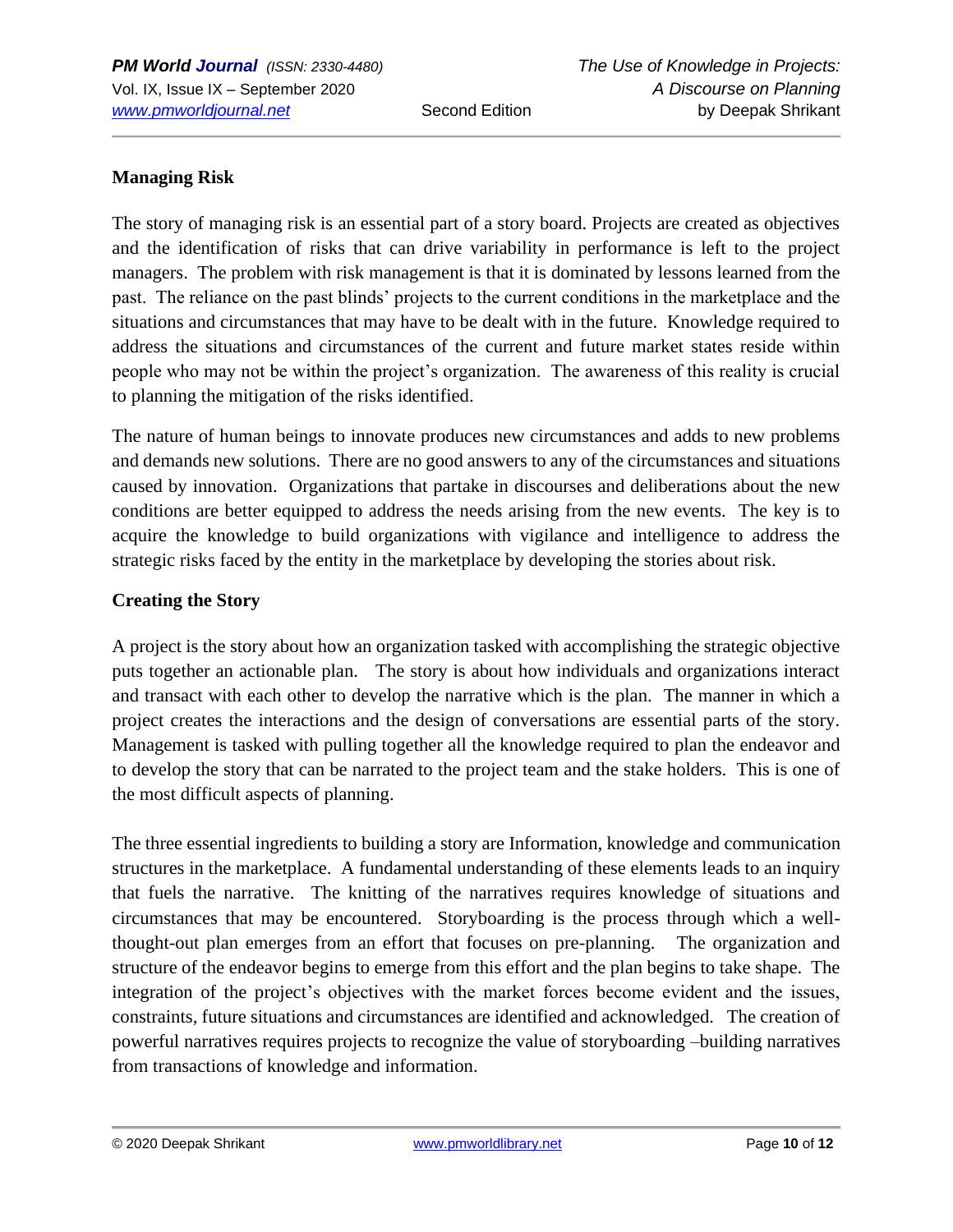## **CONCLUSION**

Projects are stories about how organizations put together an actionable plan and execute it. The stories are about individuals interacting and transacting with each other to develop the narrative, which is the plan. The sourcing of knowledge required to support the narrative and address the situations and circumstances leads to identification of individuals and organizations that make up the rational order. The contribution of all the individuals who have a role to play in the story help develop the narratives. The knitting of the narratives with knowledge of current and future states builds the storyboard for the project.

Performance measurements of storyboarded projects are more reliable and provide for opportunities to introduce corrections to the narratives with new knowledge or with experts who can swing the outcome in the project's favor as in "Man on the Spot". As states change so should the narratives and the project plans. Narratives that contain the basis and knowledge sources behind the planned actions including the situations and circumstances lay the groundwork for change. The rational order that emerges from the narratives plays a critical role in determining new courses that projects embark on as states change. The narratives are as much about the creation of the narrative as they are about the content of the narrative. It is about the fragments of knowledge dispersed among people within and outside the entity planning the endeavor, it is about the state of the marketplace, it is about the situation and circumstances of the future and its causes, it is about strategic and operational risks, it is about the design of conversations and communication structures, it is about plots and sub plots, it is about the environment, it is about chronologies, it is about uncertainties and certainties as well as possibilities, and above all within each narrative it captures the states of knowledge, past, current and the future.

The purpose of a well-knit story is to stimulate minds to remain vigilant to changing states. This vigilance ensures sourcing of the required knowledge to overcome concerns and to mitigate risks posed by situations and circumstances. The power of narratives helps define the rational order that ensures the fullest use of knowledge and helps build the story to success. The most important aspect is the ability of storyboarding to capture the imagination of people within and outside the organization through narratives. The story can be made available to other organizations which can with its own knowledge modify it and blend it into their story. These stories speak to those who seek to understand and build a rational order from the marketplace. All narratives are relevant but the ones which make fuller use of knowledge are more powerful than the ones that don't.